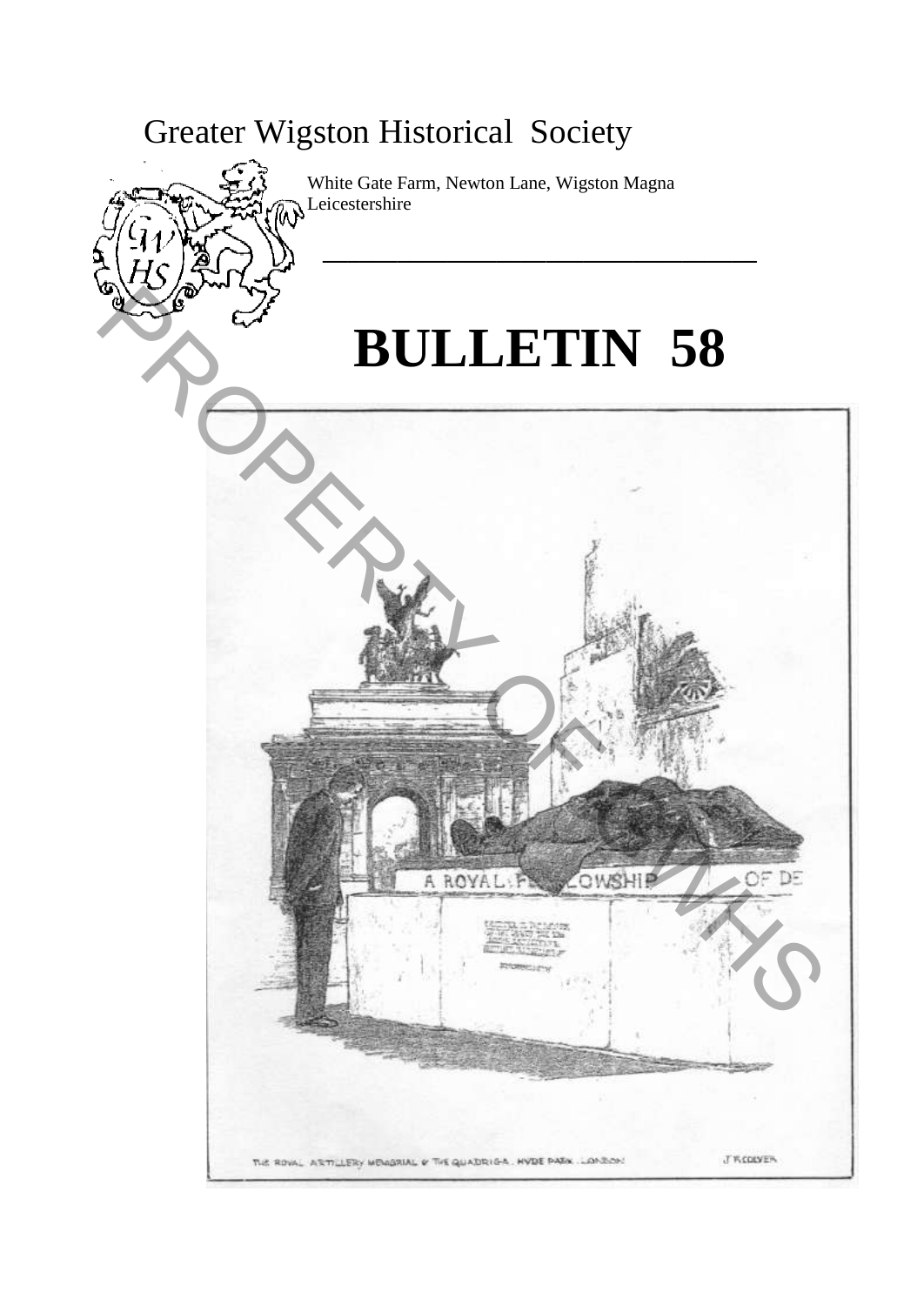### **PROGRAMME OF MEETINGS - OCTOBER 2000 TO FEBRUARY 2001**

### **Wednesday 18th October 2000**

'Down the Garden Path - Tales of Leicestershire Privies' - David Bell 7.30p.m. U.K. Church Boys' Brigade Rooms.

### **Wednesday 15th November 2000**

'Christmas Customs and Traditions' - Leicester Living History Unit 7.30p.m. U.K. Church Boys' Brigade Rooms.

## **Wednesday 20th December 2000**

Christmas Social with quizzes & supper 7.30p.m. U.R. Church Boys' Brigade Rooms. (Names and payment no later than 13th December for this please).

## **Wednesday 17th January 2001**

The Tower Within - Tower of London, its prisoners & institutions over 900 years' - Joe David, former Yeoman Warder & Wigston's Town Crier 7.30p.m. U.R Church Boys' Brigade Rooms.

### **Wednesday 21st February 2001**

A.G.M. followed by members' contributions 7.30p.m. U.R. Church Boys' Brigade Rooms.

# **FRONT COVER**

The front cover this time shows the Royal Artillery Memorial & Quadriga in Hyde Park, London. The Imperial War Museum kindly tell us it was unveiled on 18th October 1925 to commemorate the fallen of the First World War. The architect was Lionel Pearson and the figures were the work of Charles S. Jagger. Customs and Traditions' - Leicester Living History Unit<br>
7.330p.m. U.K. Church Boys' Brigade Rooms.<br>
We christens Social with quize as a super<br>
7.30pm. U.R. Church Boys' Brigade Rooms.<br>
7.30pm. U.R. Church Boys Brigade Roo

\*\*\*\*\*\*\*\*\*\*\*\*\*\*\*\*\*\*\*\*\*\*\*\*\*\*\*\*\*\*\*\*\*\*\*\*\*\*\*\*\*\*\*\*\*

It is situated prominently on Hyde Park Corner. Interestingly only the King's Troup of Horse Artillery and senior members of the Royal Family are permitted to pass through Marble Arch which is situated at the other end of Park Lane.

\*\*\*\*\*\*\*\*\*\*\*\*\*\*\*\*\*\*\*\*\*\*\*\*\*\*\*\*\*\*\*\*\*\*\*\*\*\*\*\*\*\*\*\*\*

The Bulletin is published three times a year on 1 st February, June and October. Articles etc. (which are always welcome) should be submitted to either of the Joint Editors three clear weeks before the publication date please.

Joint Editors: Mrs. Chris Smart, 197 Queens Road, Leicester. Mrs. Tricia Berry, 7 Wensleydale Road, Wigston.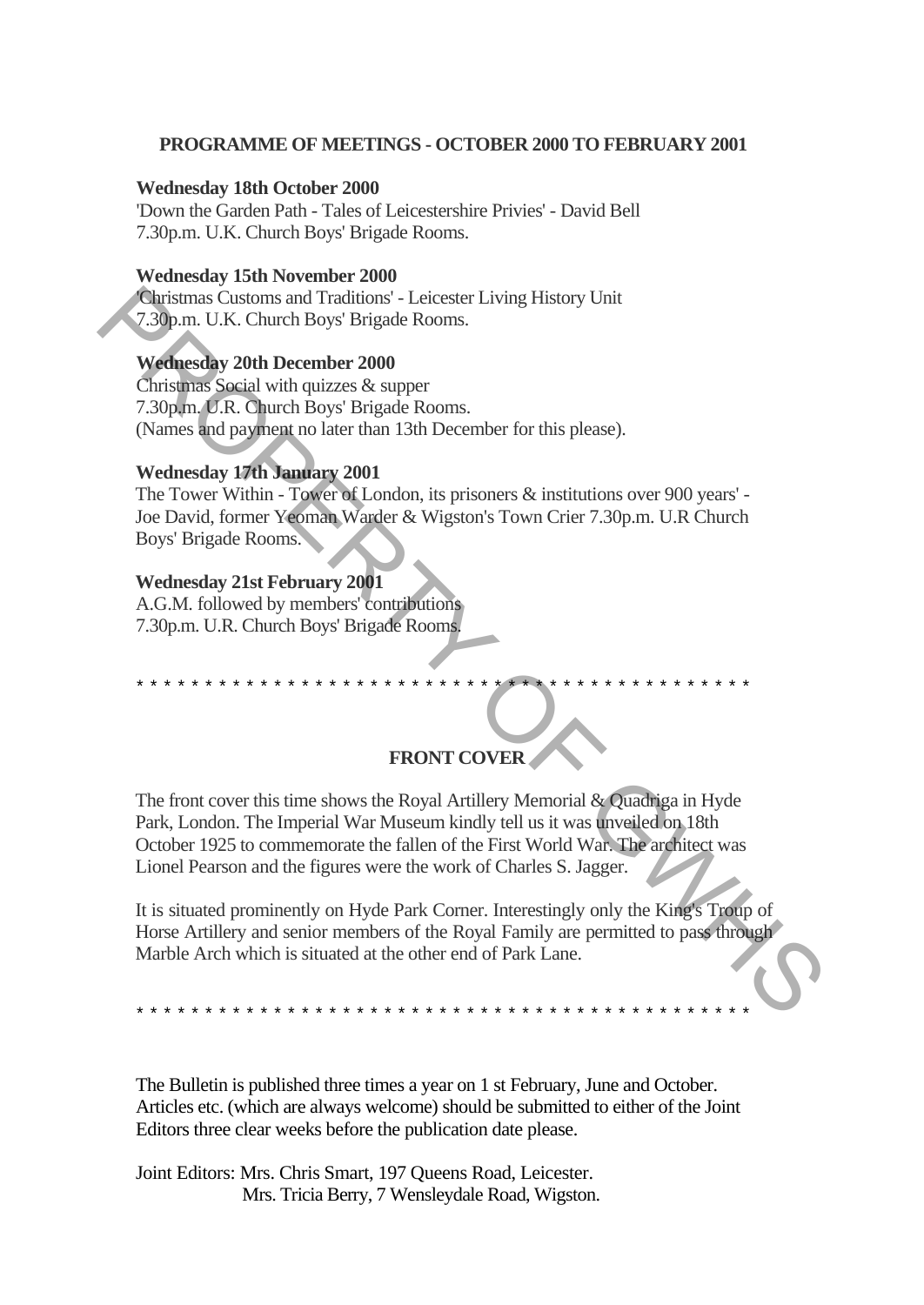# **JUNE MEETING**

On an unsettled evening, which later turned into heavy rain, members set out by coach for a trip into neighbouring Northamptonshire to the noted village of Earls Barton. We were given a conducted tour of the parish church before dividing up, half taking a look at the museum while the rest enjoyed delicious refreshments at the Jeyes village teacum-chemist-cum-gift shop, then changing places later.

All Saints' Church, Earls Barton is an ancient structure which English Heritage has included in its list of the most important Christian sites. The highly decorated tower, with long and short work and pilaster strips, is Saxon and is considered a text-book example of its type which has been used to illustrate many standard works on European architecture.This and the fact that the village is situated in the middle of the Hamfordshoe hundred, together with other indications, suggest that it was a place of consequence and that the church might have once been a minster, that is a church from which a community of clergy served a wider area.

A longer nave and a chancel were built in the Norman period as was the classic doorway in the south porch. In the 13th century the chancel was extended eastwards ending in a triple-lancet window and a priest's door added under one of the arches. Aisles and two chapels were added to the nave. A century later the chancel and tower arches were being pushed outwards and threatened to collapse. These were corrected, the north aisle rebuilt with Decorated windows and new pillars and larger windows installed in the south aisle. The principal additions in the 15th century were the clerestory of the nave and a beautiful screen. The most evident survival of the 16th century is the brass memorial to the Muscote family and the Jacobean pulpit. Extensive restoration by the Victorians, from which time the font and stained glass date, was in the main sympathetically carried out leaving us today with a wonderful example of craftsmanship through the ages to admire and speculate over. All Saints' Chnneh, Fants Barton is an ancient structure which English Heritage has<br>
included in its list of the most important Christian aics. The highly decorated tower,<br>
with long and short work and pilaster strips, is

The museum is packed full of interesting items showing many aspects of past Earls Barton life notably the shoe industry. There are lots of old photographs and maps and folders of carefully transcribed census returns making this an important place to visit for those researching ancestors who lived in the village.

Jeyes shop turned out to be a lovely place to rest and enjoy a home made scone and coffee or more or less anything else you fancied. The proprietor a pharmacist is a descendant of the man who invented the still well remembered Jeyes Fluid disinfectant. His wife Georgina and her mother, on duty for the evening, made us very welcome. The shop, which is full of high class gifts and souvenirs, would make a excellent place to stop for anyone visiting this attractive part of Northamptonshire. It appears to serve the locals well too, having recently opened a building society agency since the closure of the last bank branch.

### **AUGUST MEETING**

The Society met at Cross Street Methodist Church for a talk by the Rev. Ken Wilson on the history of the Church and the history of Methodism in Wigston.He began by acknowledging his debt to the late Bill Ward for his history of the Frederick Street church and to Stan Webster who recently edited a brochure for the church. The Methodist Church began in 1738 when John Wesley became a travelling preacher. Methodism came to Leicester in 1766 and to Wigston in 1819. It all started when the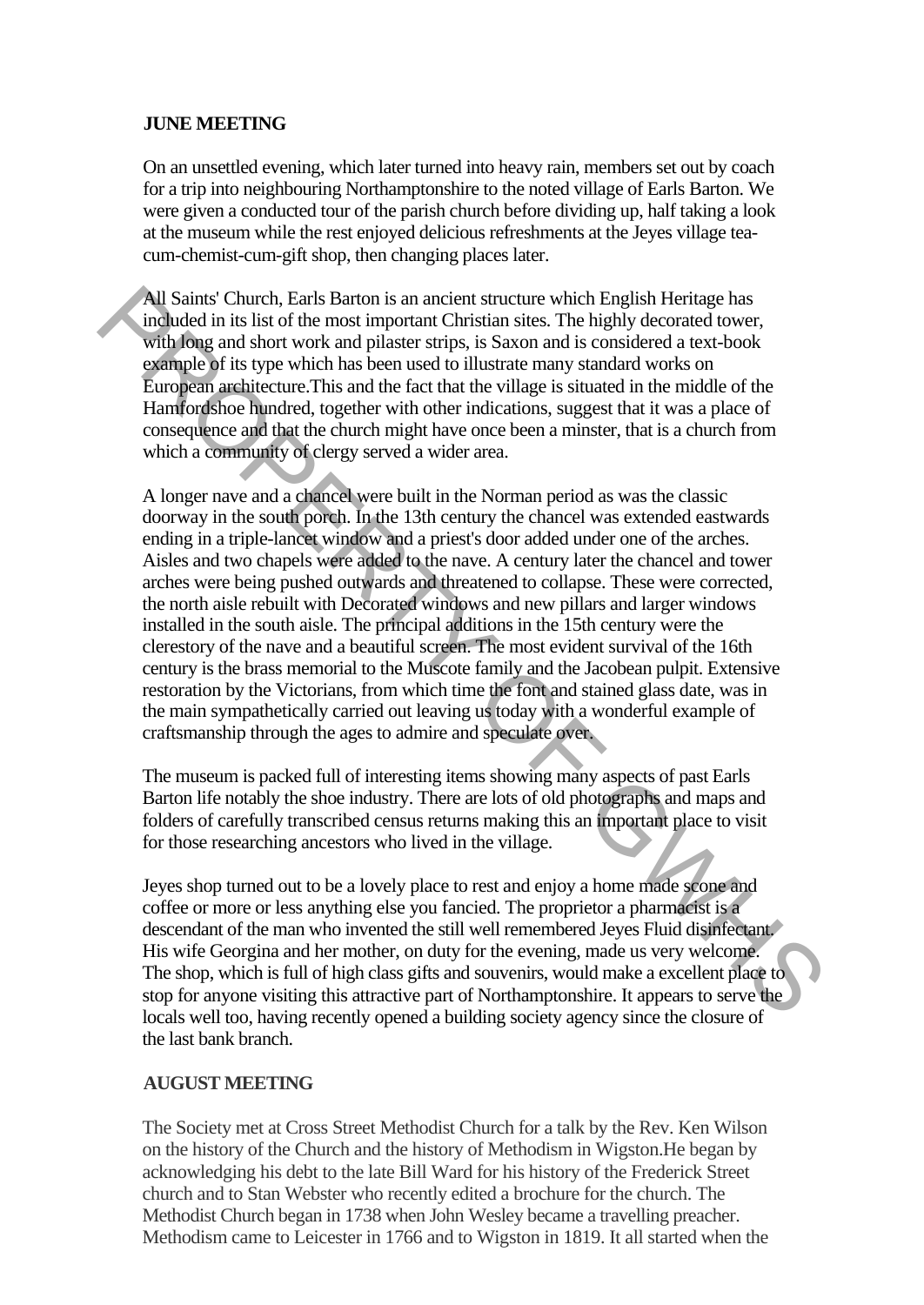Primitive Methodists had a camp meeting in Wigston, people were converted and they became the nucleus of the first Methodist Church in Wigston. This group eventually moved to a house in Moat Street where services were regularly held. In 1819 William Kirby of Great Glen began to preach in Wigston and he became the minister of a group that opened a meeting house in Mill Lane (later Frederick Street). From the 1830s to 1919 was a period of expansion for both churches. Buildings were extended and activities developed to meet the needs of growing church membership. By 1879 the need for a new building for the Moat Street church became apparent. At around the same time John Dakyn Broughton became involved in the Church and he became the driving force behind the new church which was opened in 1886. The period 1930 to 1990 saw the two Wigston Methodist churches progress towards union. After the First World War there was disenchantment with the Church and this resulted in falling congregations. In 1932 the branches of the Methodist church (Wesleyan, Primitive and United) were brought together. After the Second World War industry revived and the population of Wigston started to grow as new housing developments circled the old village centre. The Central Wigston Development Plan affected the area around the Frederick Street Church. Ameri and bohy Broughton became involved in the Church and be became the standard during force behind the new during have supercylines (and it is the priori of the SMS can be standard to the standard compatibility of the

Talks around trie Union of the churches were held in the 1960s and continued through to the 1970s. Frederick Street had the strength of congregation but limitations of space, Cross Street had the better building but was in financial difficulties and was losing its congregation.

By 1982 formal discussions on Unity had begun again.In 1983 the two churches formally came together and in 1987 the decision was made to come together in one building. The Frederick Street property was sold to the assemblies of God who in turn sold their church on Central Avenue to the Church of Christ. Alterations to the Cross Street church began in 1989 and the newly refurbished building opened in 1990. After the talk refreshments were provided and members could have a guided tour of the new building or look at the photograph album that recorded the drastic changes that were made to the church during the

#### **SEPTEMBER MEETING**

The Society opened its Autumn season by welcoming a local resident, Mr. Gerry Broughton, to speak and show slides on the research for his recently published book The River Sence - Billesdon to the Soar'. He commenced by explaining he was a photographer not an historian, though his historical awareness became obvious when he explained that he used only black and white film and processed in archive quality solutions to guard against future fading and colour change. He particularly warned against the use of the new digital technologies for this reason and also because images can be manipulated and thus not relied upon to be a true impression. Like many good ideas his project to record the River Sence started by accident. His original subject was to be the Derbyshire Derwent and he did some work on the Sence just to practise technique. However, the more he learned the more interested he became and decided to continue with this instead. He has created an oral archive, material for exhibition (already shown at the Record Office) as well as the book.

The River Sence officially begins close to the A47 near Billesdon, where the Coplow Brook and the Billesdon Brook merge. It follows a very circuitous route of 21.25 miles through the parishes of Houghton, Kings Norton, Stretton, Great Glen, Wistow, Newton Harcourt, Kilby, Wigston, South Wigston, Glen Parva and Blaby before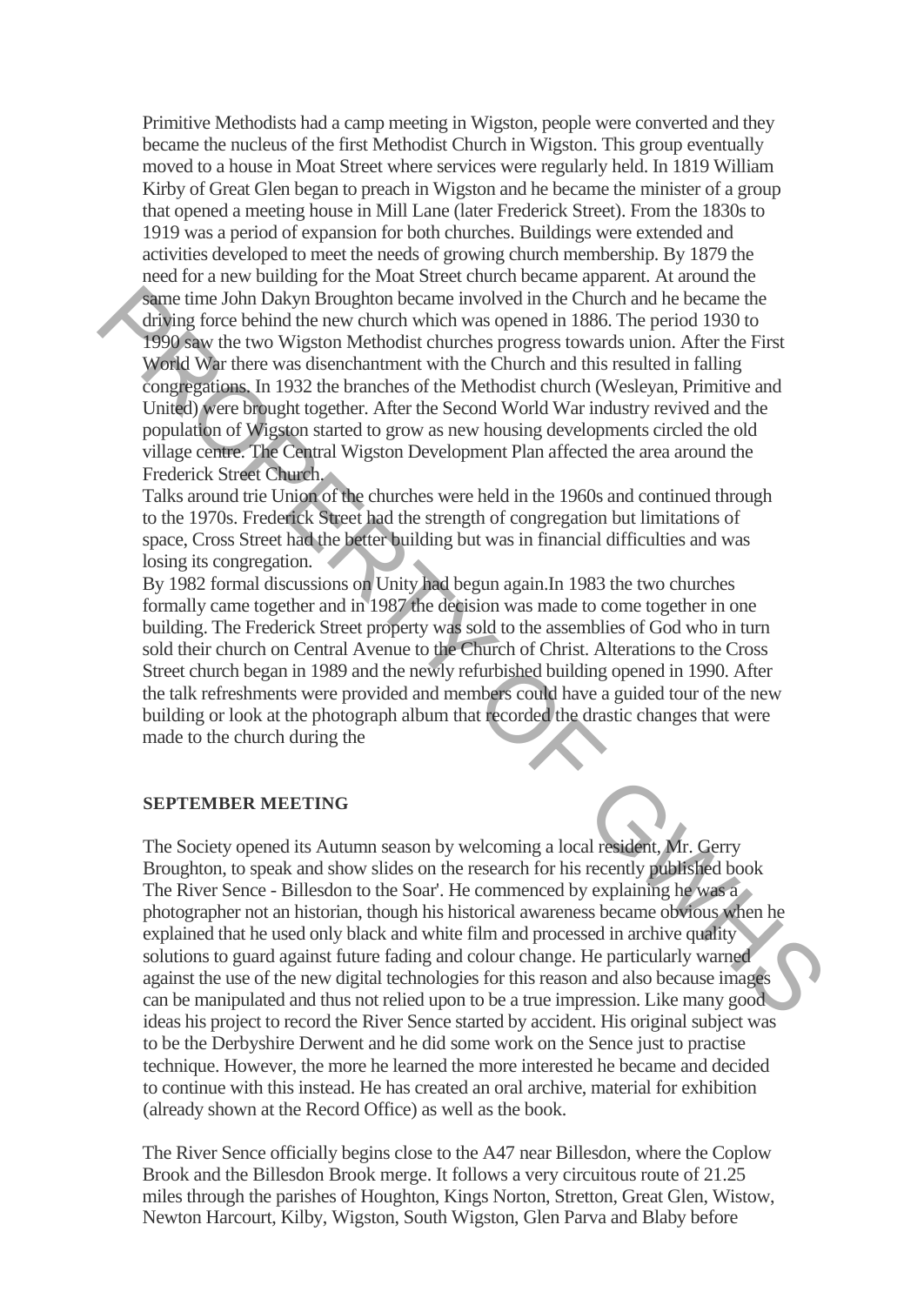flowing into the River Soar near Narborough. Rising on high ground 700 feet above sea level it flows down to a mere 200 feet which explains the severe flooding noticeably in the Newton and Wistow areas. It follows the contours of the landscape which accounts for much of the meandering route. Other factors are that water tends to flow from side to side and the central fast flowing part known as the 'thalweg<sup>1</sup> exerts energy sideways and causes bank erosion and areas of build up creating the snake like appearance and deep pools. Big TJ' shaped curves can with further erosion break through, the river taking the shorter route, the longer curve becoming slower flowing and evenually silting up. These features are know as 'ox-bows'.

It used to be crossed by four railways including the magnificent Sence Valley Viaduct constructed by the Great Central Railway, but only two now remain open. There are fords at Great Glen and Glen Parva and sixteen road bridges. The canal passes over the Sence near the old Great Glen Station. The fast flowing water was utilised to operate mills which are still visible at Crow Mill and Blaby Mill. Domesday Records show mills also at Wistow, Newton Harcourt and Kilby.

Interesting features along the way include Great Stretton Church where Bella Wright's body was taken after the Green Bicyle murder, an unofficial bridge at Great Glen which is made from an old lorry chassis, a footbridge on the Wigston/Countesthorpe boundary which is made from an old tram line, Sir Henry Halford's target and a moated site behind the Glen Parva Manor House. The Wigston Sewage Works discharges into the Sence and is sometimes unable to cope with the trade effluent from various dye houses in the area. A black and white dog is said to have emerged black and pink after taking a dip down stream from this! An unpleasant feature but said to be more visually than environmentally damaging. **Example 19** stilling up. These features are know as 'ox-bows'.<br> **Engineed to** be crossed by four railways including the magnificent Sence Valley Viadott<br> **Constrained by** the Great Cantral Railway, but only two now strum

After a number of questions and some discussion the Chairman, Edna Taylor, thanked Mr. Broughton very much for a most interesting evening.

# A PLEA FOR HELP

\*\*\*\*\*\*\*\*\*\*\*\*\*\*\*\*\*\*\*\*\*\*\*\*\*\*\*\*\*\*\*\*\*\*\*\*\*\*\*\*\*\*\*\*\*\*\*\*\*\*\*\*\*\*\*\*\*\*\*\*\*\*\*\*\*\*\*\*\*

Marion Daetwyler asks for information on a blue banner with the words *The Guildry, 4th Leicesters* on it. There is also a lamp. She would be pleased to hear from anyone who has heard of this organisation. Telephone her if you can help (0116 2882671) or contact one of the editors.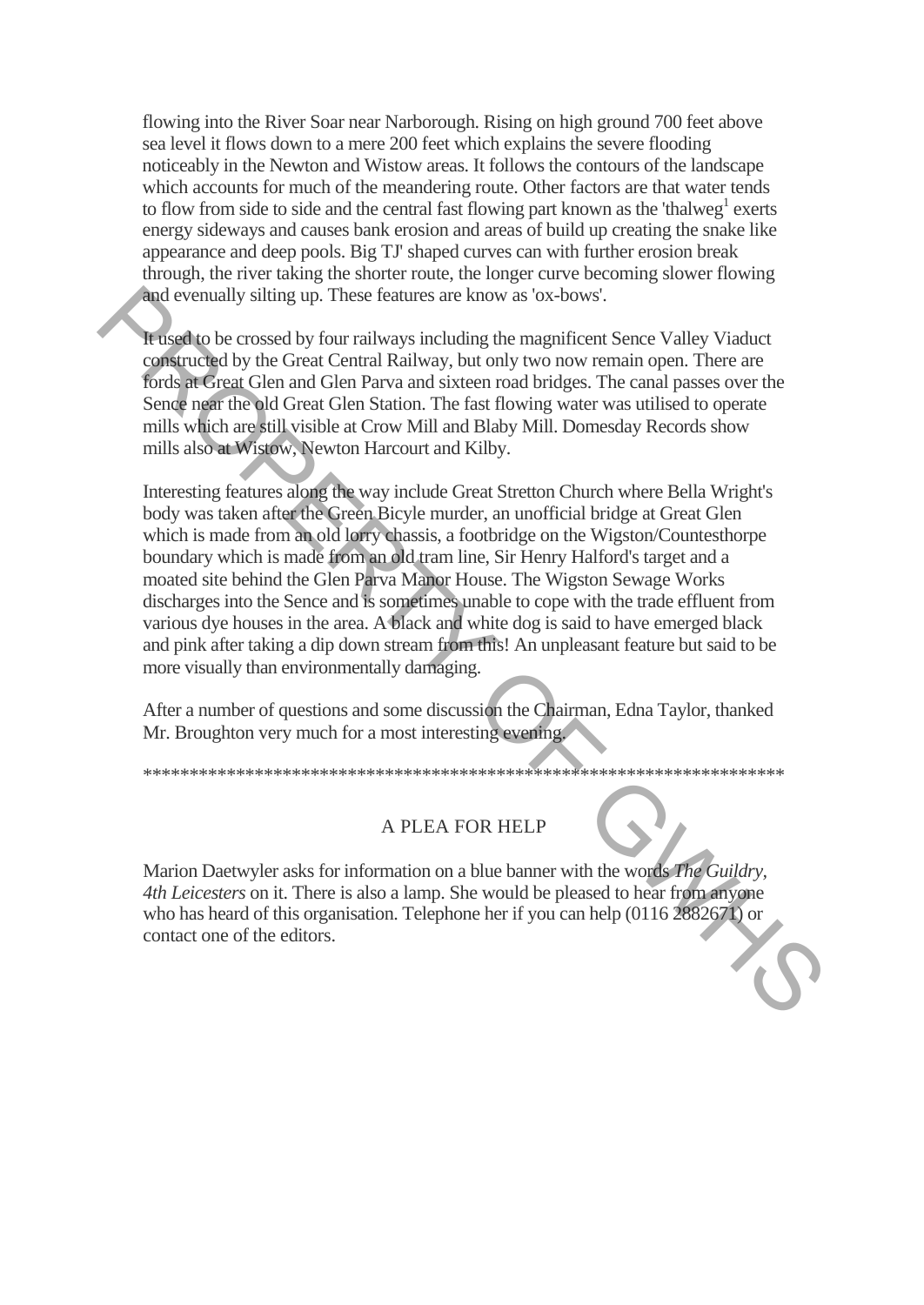### WIGSTON WHO'S WHO NO: 27

#### GEORGE FOXTON

George Foxton was born on 7/3/1804 in Ripon, Yorkshire, the son of Michael Foxton, a builder. He was to have two brothers, one of whom was named William, and sisters, Mary, Hannah and Elizabeth. He trained as a surveyor/engineer and in 1837 took up an appointment with the Leicestershire and Northamptonshire Union Canal coming to live in the Company's house at Kilby Bridge. This fairly large white house is still there, situated near the Navigation Inn and is called 'Berry House', though this has not necessarily always been its name.

On 21/10/1839 George married Mary Ann Barsby at St. Margaret's Church, Leicester. He was aged 35 at the time and Mary, who lived in Conduit Street, was some years older at 43. She was the daughter of Joseph and Mary Barsby who were Peckleton farmers. Mary had however strong connections with Wigston because before her marriage she had been housekeeper to John Ragg, a large farmer, who lived at the Manor House, Long Street. When John, who was a bachelor, died in 1838 he left considerable land holdings to various nieces and nephews, but he also left Mary twenty six acres of pasture in three fields on the corner of Cooks Lane/Welford Road (the Wigston side) and a 10 acre smallholding with house and buildings. This was situated to the north of what is now Burgess Street and would have encompassed the site of McDonalds Restaurant and the traffic island. The rents from this generous bequest from a grateful employer would have made Mary financially independent. An appointment with the Leicestechic num Kordan<br>momental through cannot and the Company's house at Kilby Bridge. This lairly large white house is still there,<br>situated near the Navigation Im and is called 'Berry House', t

After her marriage she returned to Wigston to her new husband's Kilby Bridge home. The following year George received a rise in salary to £200 per annum. He developed the coal trade for the canal and also traded on his own account. He owned two small closes of meadow totalling four acres just along from his house on the west side of the Welford Road. After 12 years of marriage Mary died and was buried back in her home parish of Peckleton on 17/1/1852. George remained alone for seven years before marrying for a second time, in early 1859 in the St. James District of Westminster, Eliza White a Leicester girl who had been born about 1811.

Sometime before 1861 George left Wigston and moved to Prebend Terrace, 79 London Road, Leicester. This was likely to be because of difficulties with his job. The canals were by this time suffering huge competition from the rapidly expanding railways. In 1858 he had agreed to a reduction of £50 per annum in his salary and in 1862 offered "to take a further cut to £120 to be restored when finances justified it." At about the same time he took on the surveyorship for a year of the Grand Union Canal in addition to his own job with LNU when his brother William, the present surveyor, died suddenly of apoplexy, aged 52, while enjoying a snack in a pub in Market Harborough. Other responsibilities were when he was asked jointly with J.C. Crossley the surveyor of the Leicester Navigation "to produce a report on the condition of the River Soar and suggest remedies for its tendency to flood." In 1866 the LNU and the GJ jointly appointed Mr. H.A. Owston of Bushloe House as clerk. This appointment would mean that George and Mr. Owston would be very well acquainted and work closely together.

On 11/7/1869 George resigned the surveyorship of LNU and was immediately elected to the committee. In 1869 he became Chairman and remained so until his death. He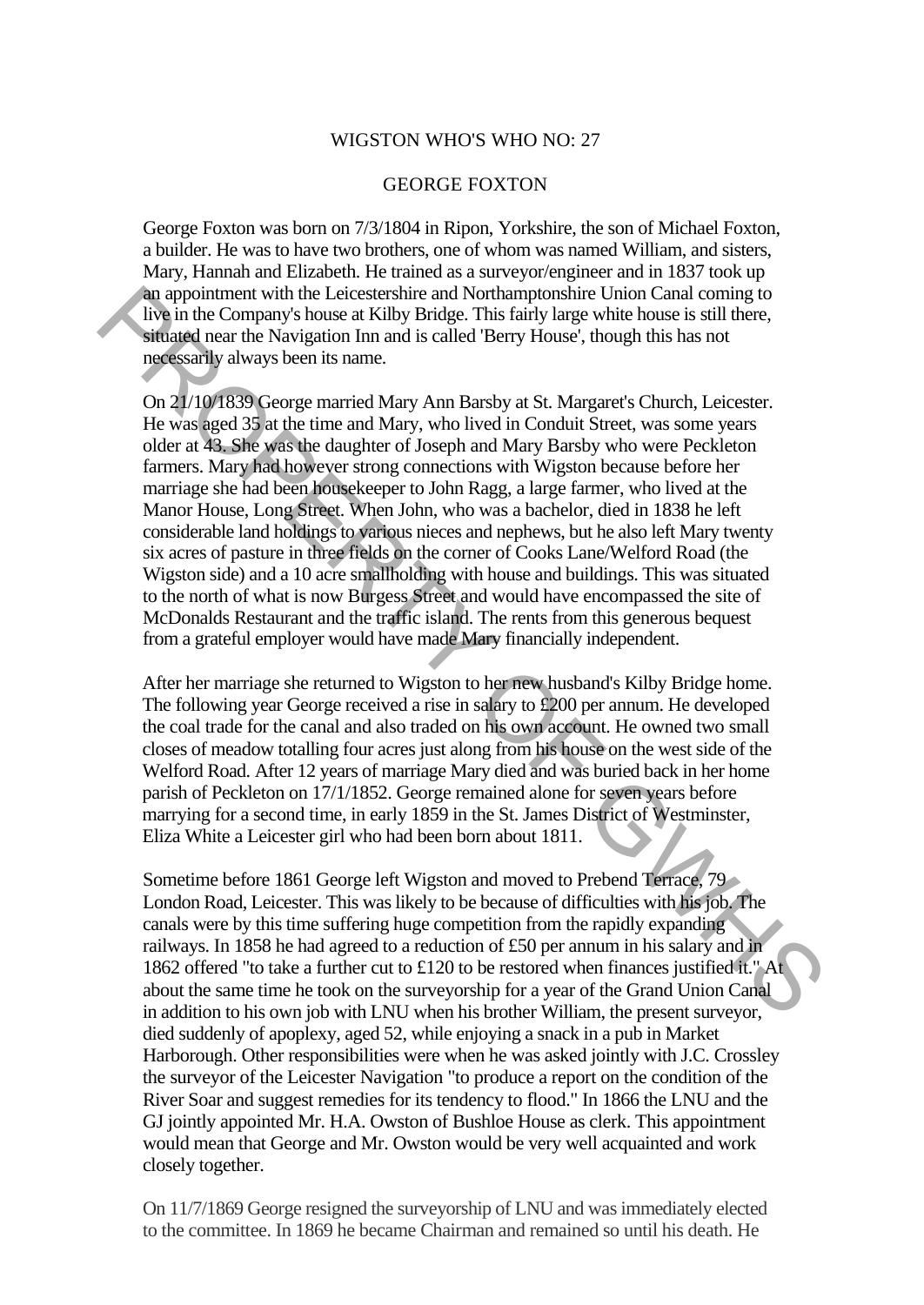had also entered into local politics in 1866, being elected as a Liberal on Leicester Town Council for the East St. Mary's Ward. This decision was again at least partly in connection with his job. A book *The Leicester Line* states "Mr. Owston's tact, coupled with the fact that the LNU usually managed to have a representative from its committee on the town council, enabled the company to emerge from its dealings with the corporation on the whole satisfactorily."

George became an Alderman in 1872 and was Mayor in 1873 during which year he unfortunately suffered "a seizure of illness from which he did not entirely recover." On 9/11/1874 he was made High Bailiff of the Borough, an appointment he retained until his death. He was also surveyor of the Welford/Leicester Turnpike, a director of the Leicester Gas Company and Chairman of the committee of the General News Room.

He died at home of a bronchial attack on 28/3/1878 aged 74, and was buried at Welford Road Cemetery, Leicester. He was given an impressive funeral. The members of the corporation waited at the gates and formed a procession behind the hearse and three carriages. First the Mayor and magistrates, then the aldermen and councillors and officers of the corporation, then friends, with a body of police bringing up the rear. A service was conducted by the curate of Holy Trinity in the C of E Chapel prior to burial.

In a newspaper obituary it states he "will be a missed man in town and county. He was a shrewd man of business, possessed of a sound judgment and was most diligent in discharging the duties of any office he undertook." He did not have any children, his Will leaves his assets to be divided between his seven nephews and nieces, the children of two of his sisters. The main beneficiary was George Foxton Hornsby of Yorkshire who received in addition to money, his books, manuscripts and secretaire bookcase, together with his testimonal from the Canal Company. These were originally left to George Fletcher but a codicil altered this due to him having "gone to reside in foreign parts." His widow Eliza survived him ten years being buried in the same grave on 22/8/1888. **Androw surface of Sixter of Given Confluence and and not curicly recover. On the simulated by surface in Sixter of the Melbod's step and the curiculated minimage of the Melbod's step and the Sixter Curiculated minimage o** 

George's first wife Mary had left a Will,, unusual for a married woman at the time, leaving George a life interest in her Wigston land. After his death this was put up for sale by her executor, the proceeds being shared by various nephews and nieces within her family.

-

Tricia Berry

Sources: Census Returns, Parish Registers, I.G.I., *The Leicester Line - A History of the Old Union and Grand Union Canals,* Philip A. Stevens, 1972, Wills of John Ragg, (PRO), Mary Ann Barsby (ODL collection), & George Foxton (LRO Rp307 1878). Welford Road Cemetery Indexes & Grave, Cons. F1220, *Leicester Chronicle*  30/3/1878, *Roll of Mayors 1209-1935,* Henry Hartopp, 1936.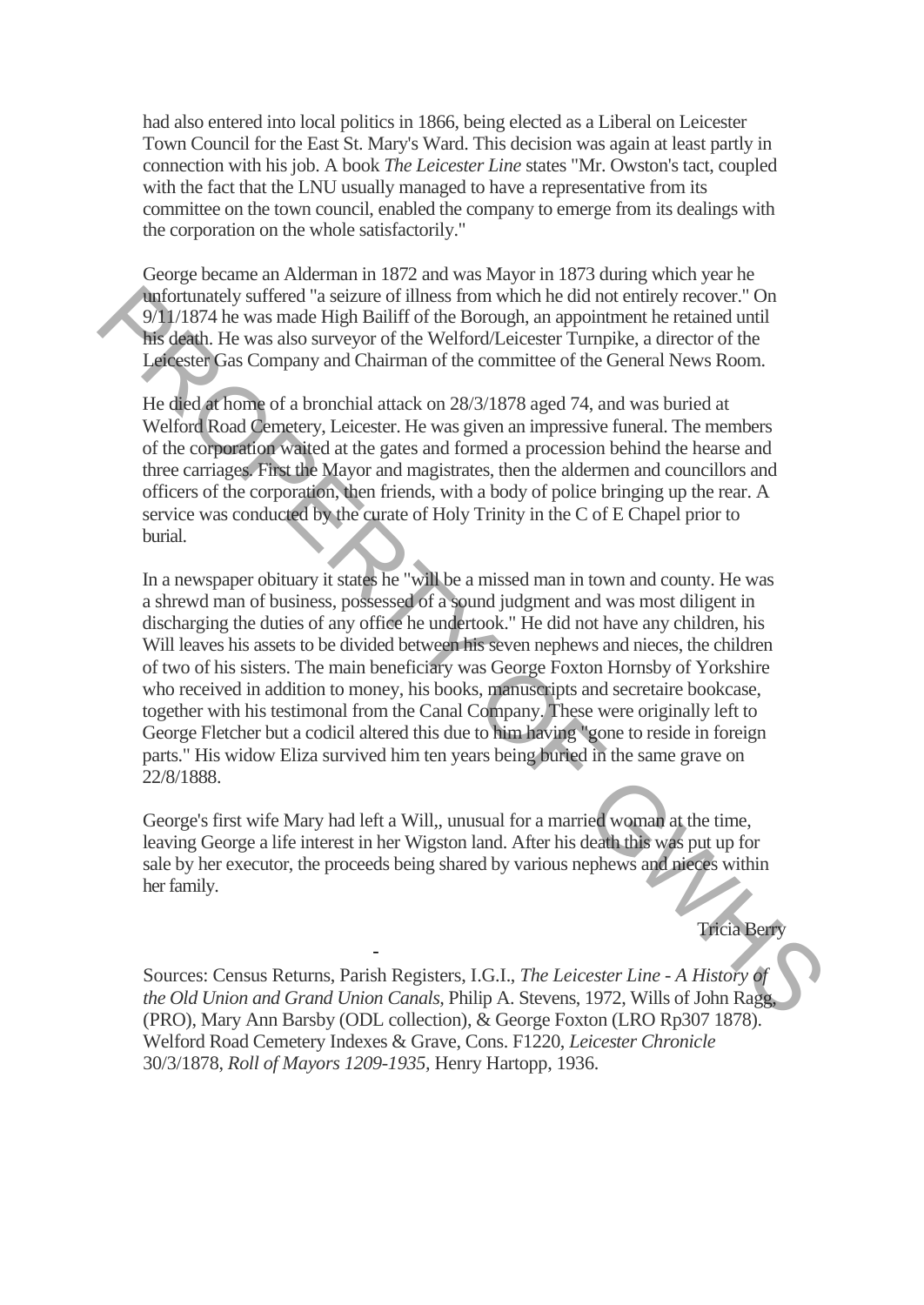# **EXTRACT FROM THE DERBY MERCURY - JULY** 1755

From Husbands Bosworth, near Market Harborough in Leicestershire, we have received the following account. Last Sunday between seven and eight in the evening, there happened the greatest storm of Thunder and Lightening, with hail and rain, that was ever known there in the memory of man. The effects of which were very surprising and astonishing.

The Parish Churech has suffered much, several stones being struck out of the walls within side. The floor in some places raised an inch above the level of the surface and a seat in one of the aisles broke down.

The bells were displaced, their frames and wheels being splintered, the clock is greatly damaged. The steeple in particular is very much shattered, a large chasm being opened in it from the top downward, about a yard in breadth and twelve yards in length, from whence many great stones were forced to a very great distance. The inhabitants were in the utmost consternation imaginable, some of whom received a shock in their limbs and joints, not unlike that given by an Electrical Machine. The Parish Church has suffred much, several stones being struck out of the walls<br>within side. The floor in some places rassed an inch above the level of the surface and a<br>set in one of the aisles broke down.<br>The best were

Several little Globes of Fire were seen in the air directing their course from NE to NW. Flame in a terrible manner ran along the streets and a great smoke and sulfurous smell issued from the aperture of the steeple.

And what is remarkably providential, several hundred-weight of stone and rubbish fell about and upon the very grave where the Minister and a large congregation attending, had just before buried a Corpse.

Thanks to Jim Colver for supplying this truly alarming report. It must have taken many months to put right all the damage. It would be interesting to examine the church in Husbands Bosworth to see if there is any evidence today of the repairs, particularly to the steeple.

The reference to an Electrical Machine is a puzzle. What was this used for and what form did it take? It surely pre-dates the use of electricity as we know it by many years. The account is at LRO, Ref: PI28/23.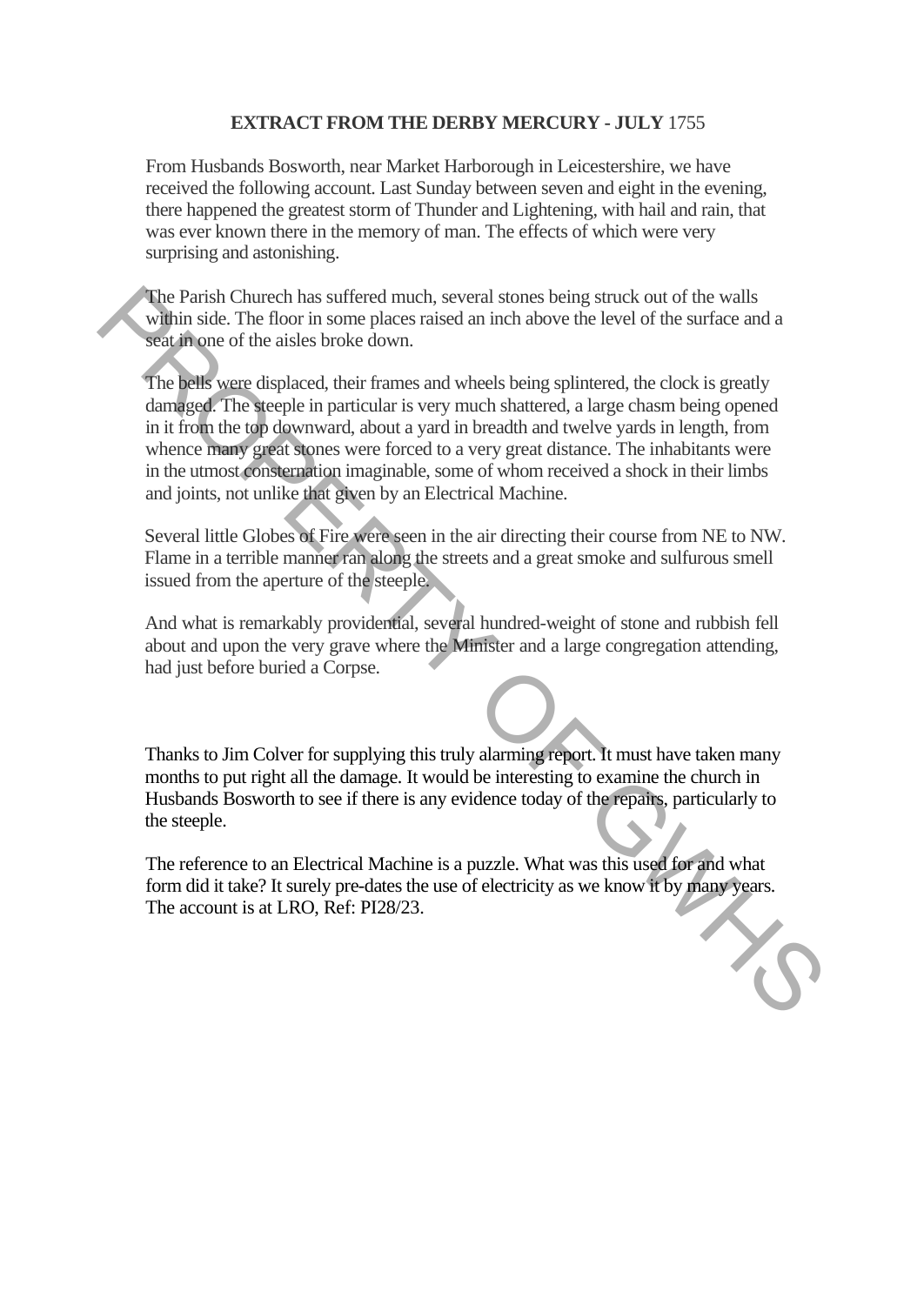### **EXTRACT FROM THE DERBY MERCURY - DECEMBER 1790**

### **STILTON CHEESE**

The true history of this delicate species of cream cheese is but little known. Mrs. Paulet of Wymondham near Melton Mowbray in Leicestershire, the first maker of it is still alive. Mrs. Paulet being a relation, or an acquaintance, of the well know Cooper Thornhill, who formerly kept the Bell at Stilton (in Huntingdonshire on the Great North Road from London to Edinburgh), furnished his house with cream cheese, which being of a singular fine quality, was coveted by his customers and, through the assistance of Mrs. P. his customers were gratified at the expense of half a crown a pound, with cream cheese of a superior quality, but of what country was not publicly known. Hence it obtained the name Stilton Cheese.

At length, however, the place of produce was discovered and the art of producing it learnt by other dairywomen in the neighbourhood. Dalby first took the lead, but it is now made in almost every village in that quarter of Leicestershire as well as in the neighbouring villages of Rutlandshire. Many tons are made each year. Dalby is said to pay its rent with this produce only. This from a mere circumstance, the produce of an extent of country is changed, and in this case, very profitably. The sale is no longer confined to Stilton. Almost every inn-keeper within 15 or 20 miles of the district of manufacture is a dealer in Stilton Cheese. The price, as present, lOd a pound to the maker and I/- to the consumer, who takes it at the makers weight. North Road from London to Edinburgh), furnished his house with cream cheese,<br>which being of a singular line quality, was covered by his cosstomers und, through the<br>assignme of Mrs. P. his customers were gratified at the e

# **EXTRACT FROM DERBY MERCURY - MAY 1745**

Yesterday morning, Mr. Cooper Thornhill, Master of the Bell Inn at Stilton in Huntingdonshire, set out from his house at four o'clock, came to the Queen's Arms. opposite to Shoreditch Church in three hours and fifty two minutes, returned to Stilton again in four hours and twelve minutes and came back to London in four hours and thirteen minutes for a wager of 500 guineas. He was allowed fifteen hours to perform it in, which is 213 miles, but performed it in twelve hours and seventeen minutes, which is the greatest Performance of its kind ever known.

Several thousands of pounds were laid out on this affair. Some say not less than £50,000.

The Duke of Bedford and several of the Nobility were present, and the Road for many miles, lined with people to see him pass and repass.

He made use of 19 horses and came upon the last (a hunter, belonging to His Grace the Duke of Ancaster) without stopping, from the White Horse at Wormsley.

LRO. P128/10&P128/18

Following our summer visit to Melton these extracts are particularly relevant. Thanks again to Jim for supplying them. Could the latter story be true? The amounts of money seem huge even with inflation over the years taken into account. Perhaps all this publicity was also a factor in selling so much Stilton Cheese?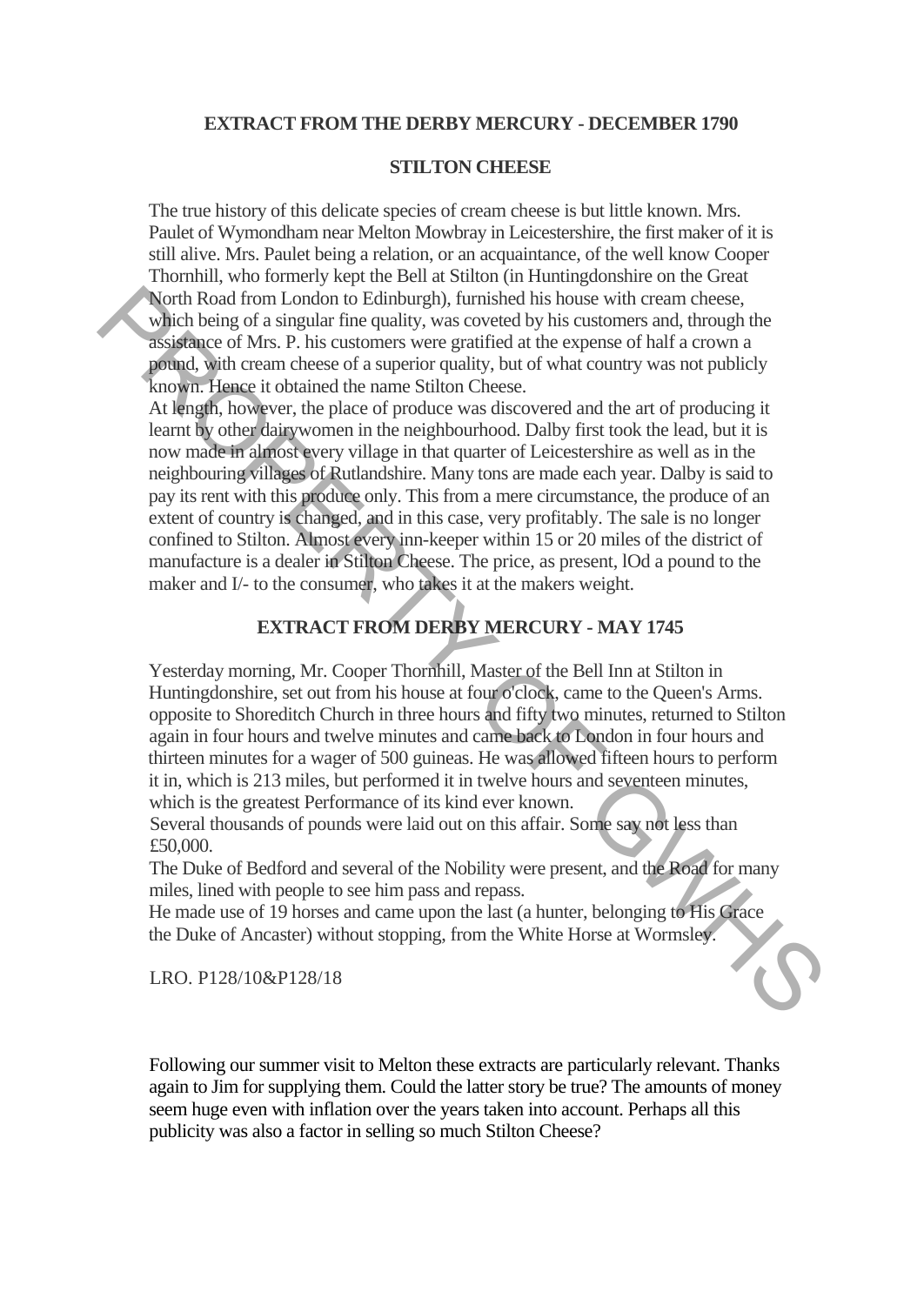# **EXTRACT FROM THE LEICESTER CHRONICLE & LEICESTERSHIRE MERCURY - 29/4/1871**

**Wigston -Ex Luce Lucellum.** The panic that set in on the news of the proposed duty on Lucifers, quickly cleared the stock of the grocers, and on the day before the measure was withdrawn, not a box of matches could be had for love or money. Many careful householders will not require a new stock, if reasonably careful, this century, one person having bought no less than twelve dozen boxes.

Panic buying it seems has always been with us!

# **OLD FASHIONED EXPRESSIONS**

A few more familiar ones with a note of their original meaning. We might:

- 1) Anxiously await some important event 'On tenterhooks.'
- 2) Fear our mistake had 'Blotted our Copybook.'
- 3) Say we would be 'Hard-pressed<sup>1</sup> to complete a task.
- 4) Know that taking a chance & doing something wrong was "Not worth the candle.<sup>1</sup>
- 5) Call a sailor a 'Jolly Jack Tar.'

### Origins:

1) This is from the fabric trade. Cloth when wet from fulling or dying was fixed to a specially constructed board with hooks, known as tenterhooks, attached round the edge. It then dried a good regular shape shrinking to become taut and stretched. 2) Before the days of carbon paper a copy of a letter could be made in a special 'copybook' a book of flimsy plain paper. The letter was written, then a chemical solution applied before placing it within the book & applying pressure. Too much **Plait change of the search of the search of the search of the search of the search of the search of the search of the search of the search of the search of the search of the search of the search of the search of the sear** 

solution would cause blotting of the copybook.

3) This is connected with number 2. It was possible to produce up to three copies by this method but you needed to use much force with a clamp & would be hard pressed to do more.

4) Mining companies would supply their workers with candles for use underground. To prevent then being taken home coloured wax was used. Thus if anyone had a coloured light showing through their window it proved it was their employers & it was not worth the candle to risk this & lose your job.

5) Jack (from the Union Jack) is a word for an Englishman. Tar because sailors used to tar their long ponytails to keep them neat  $\&$  so they did not need washing while at sea! The sailor collar, long at the back, was originally so designed to keep the clothes free of tar.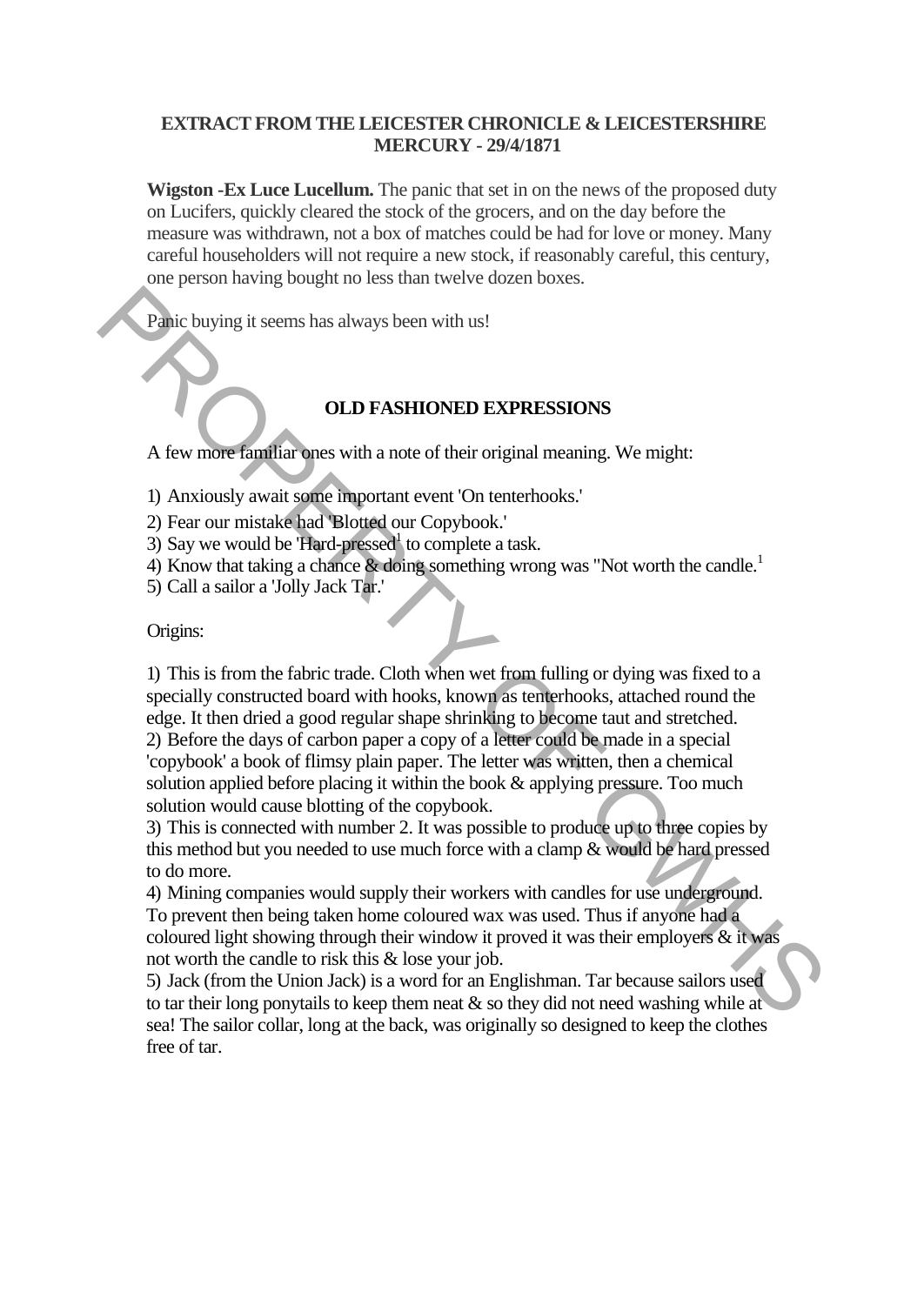## **A WIGSTON WEDDING**

Our north of the border member Mrs. Elizabeth Gordon has very kindly supplied the society with photocopy extracts of the personal diaries of her late mother Zoe and Aunt Mabel, two of the daughters of Mr. H.A. Owston. They cover the period 1888/97 when the girls were young and living at Bushloe House with their father, step-mother, elder sister Evelyn and brother Leycester. Much of the girls' social life seems to centre around the nearby Barracks at Glen Parva. The Depot was an outpost of the Leicestershire Regiment at which men were trained for two or three months before returning to the Regiment proper. It was in the charge usually of a Major and Captain and a handful of Subalterns.

This is an account of Zoe's wedding based on Mabel's diary and newspaper reports of the event. She married at All Saints Church, Wigston on 10/11/1897 having first met her fiance, Lovelace Serjeantson, in January 1894 at a dance in London when she was 19. Now nearly four years on she would be 23, the first and youngest daughter to leave home.

## **Mabel writes: -**

9/11/1897: [the day before] "Arranged Zoe's presents in the morning, the nursery for tea etc. Decorated the Church in the afternoon, white chrysanthemums in the tins & in the vases *&* a group of plants each side the table & all along the lowest step by the communion rails. Mrs. Mason did the tins on the screen, Mrs. Serjeantson, Mildred, Edith & Mr. & Mrs. Anderson came by the 5.8 train. Cecil & Lacy [the bridegroom's brother & the bridegroom, both military men] had gone straight to the barracks. The Rolphs are putting up the Andersons. We were 16 to dinner Mrs. S & the 2 girls, Cecil & Lacy, the 5 of us, Eva Gibbons, Maj. Scott, Mr. Thorold, Mr. Gordon & the Andersons."

10/11/1897: "We cleaned up the silver in the morning, arranged flowers etc. all morning also interviewed the reporter from the 'Harborough Mail.<sup>1</sup> Lacy came down for a short time in the morning. The presents are all arranged in the library, tea in the nursery. I dressed Zoe & put on the veil, she looked sweet, her dress was quite plain, ivory satin, with train separate from the dress. The bodice had a tucked collar of chiffon edged all round with Honiton lace of her own, a wreath of orange blossoms (not real) in her hair & a veil of tulle. Evelyn, Mildred & Edith Serjeantson & I were the bridesmaids our dresses were white broche, plain skirts & the bodices tucked with tucked chiffon yokes & a little silver cord trimming on the belts & transparent chiffon sleeves. Eve & I had ours made by Madame Widgerys & the others at their dressmaker in Bradford. The hats we got at Bussell's, Brompton Road, violet miroir velvet with shaded plumes, turned up one side with violets under the brim. Lacy gave us bouquets of white chrysanthemums & violets & very pretty brooches gold heart with turquoise. Eric Mosse carried Zoe's train, he had a brown velvet suit & lace collar & cuffs. She arrived at the Church punctually at 2.30. We entered by the West Door & the first part was taken by Bishop Mitchinson at the screen. The Church was simply crammed, 600 tickets had been given away & the chancel was reserved for the guests. Mr. Langley read the prayers & Mr. Mason the first part & the Bishop gave a short address & the blessing & then 'O Perfect Love' was sung kneeling. It all went off without a hitch everyone thought the arrangements perfect. Zoe was kissed etc. by everyone in the drawing room & then came to the nursery to cut the cake, she went up giment proper. It was in the charge usually of a Major and Captain and a handful of Subatterns.<br>
is is un'acsount of Zoc's wedding based on Mabel's diary and newspaper reports of the event. She<br>
principa All Saints Church,

about 3.45 to dress *&* they left a little after 4.30 to catch the 5.18 at Glen Station [They went to Eastbourne]. She had a green faced cloth coat & skirt with velvet facings edged with beaver & decader muff & a grey miroir hat with wings & a veil of white satin & lace. Everyone says they think it a very pretty wedding. The only thing that went wrong was that they thought they had left the tickets behind & sent Brown back but Zoe had them in her purse all the time. About 40 people came to the reception, Col. & Mrs. Rolph, Capt. & Mrs. Mosse, Maj. Scott, Mr. Gordon, Mr. Stone & Maud, Monty & Millie, Mr. & Mrs. C. Taylor, Mr. Ingram & Miss Chapman, Dr. & Mrs. Barnley, the three Miss Lees, Mr. & Mrs. Mason, Mr. & Mrs. Langley, Bishop Mitchinson, Miss Nellie Stone, Evelyn Macauley, Mr. Willie Simpson & Mrs. Simpson, Mr. Macauley, Cecil Stone, Mr & Mrs. Anderson, Mrs. Meakin, Miss Ridgway & a young Mr. Meakins relations of the Serjeantsons, Mr. Brigg, Mr. Bigge from the office, Mr. & Mrs. Dickinson, Mr. & Mrs. Smith from Nottingham. Everyone left very soon after Zoe. Cecil Stone stayed the night & dined here. We were 14, Col. & Mrs. Rolph, 4 of us, Mrs. S.& Mildred &